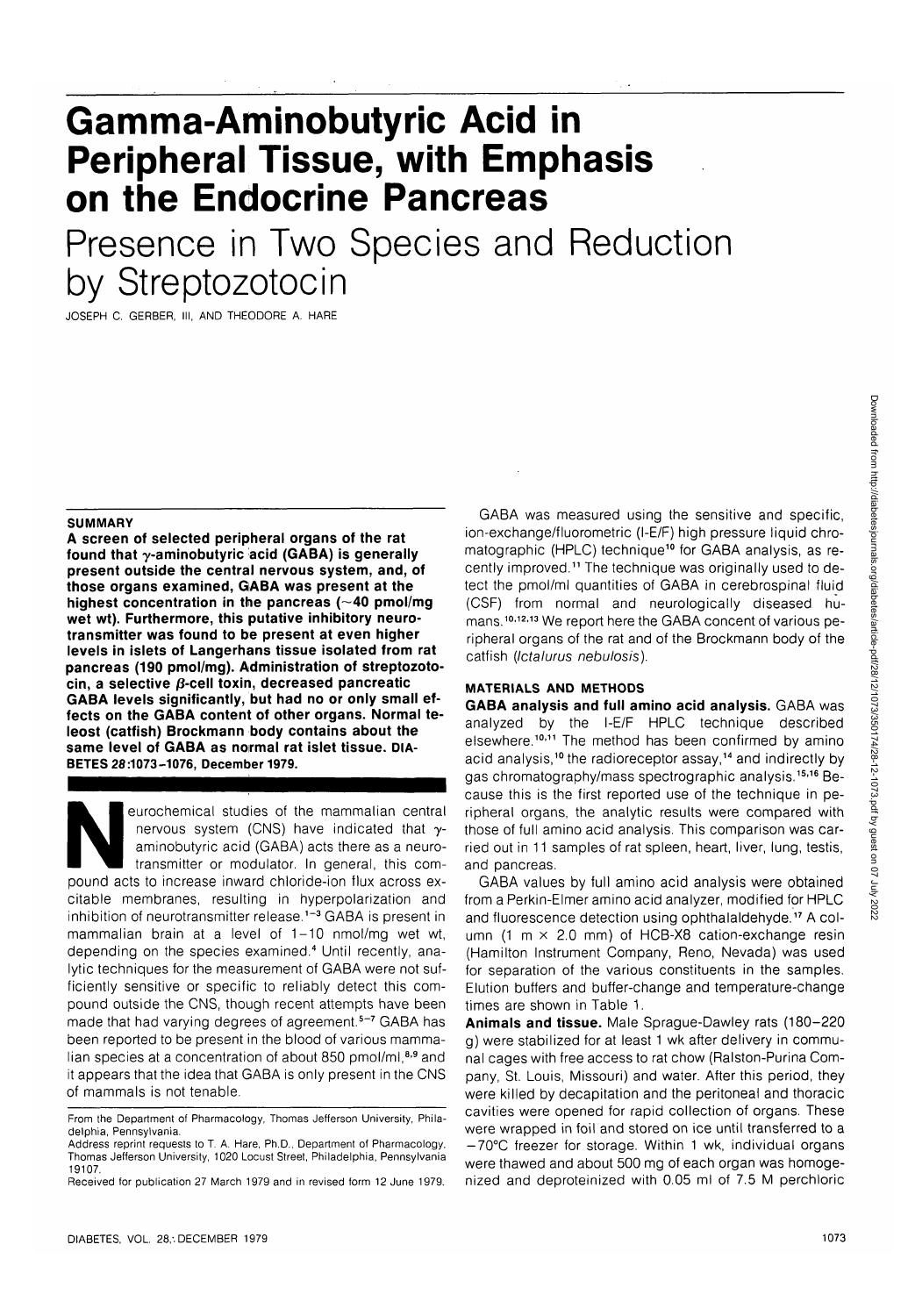## GABA AND THE ENDOCRINE PANCREAS

TABLE 1

| Composition of lithium citrate buffers for amino acid analysis |  |  |  |  |  |
|----------------------------------------------------------------|--|--|--|--|--|
| with temperature- and buffer-change times                      |  |  |  |  |  |

| Buffer | 3M Cit-<br>rate<br>(mI/5 L)                                                                                       | 12 N<br>LiCl<br>(mI/5 L)          | Thiodi-<br>alycol<br>(mI/5 L) | Octa-<br>noate<br>(mI/5 L)      | <b>3N LIOH</b><br>to pH |
|--------|-------------------------------------------------------------------------------------------------------------------|-----------------------------------|-------------------------------|---------------------------------|-------------------------|
| н<br>Ш | 160<br>160<br>175                                                                                                 | 45.3<br>45.3<br>349<br>Occurrence | 25<br>25<br>25                | 0.5<br>0.5<br>0.5<br>Time (min) | 2.95<br>3.80<br>4.60    |
|        | Temperature change (40 $\degree$ C $\rightarrow$ 60 $\degree$ C)<br>Buffer changes $I \rightarrow II$<br>Shutdown | 60<br>100<br>200<br>370           |                               |                                 |                         |

acid and then rehomogenized after an additional 1.95 ml of deionized water was added. This suspension was spun at 4000  $\times$  g for 10 min at 0°C and the supernatant was decanted and stored at  $-70^{\circ}$ C until analysis. Studies have shown GABA level to be stable under these conditions (unpublished).

In the streptozotocin studies, male Sprague-Dawley rats (180-220 g) were maintained in communal cages for 1 wk as described above and then transferred to individual metabolism cages, where they were afforded free access to food and water. After a control period, streptozotocin was administered at a level of 50 or 75 mg/kg i.p. No polydipsia, polyphagia, polyuria, or glycosuria was found during the control period, which lasted five days. These classic symptoms of diabetes began 48-72 h after administration of the drug, and all animals were killed 72 h after administration of the drug. Animals that did not become diabetic were excluded from the data analysis.

Catfish were maintained in a community tank and fed pelleted fish food (Shrimp-el-ettes, Hartz Mountain Corporation, Harrison, N.J.) daily. A 50% water exchange was performed weekly. The fish were killed by decapitation before any appreciable anoxia could occur and were opened along the ventral midline. The Brockmann body was visualized behind the gallbladder and removed carefully to avoid including any extraneous tissue. This was immediately fro-

zen at  $-70^{\circ}$ C until homogenization, deproteinization, and analysis as described above.

Rat islets of Langerhans tissue was isolated by the collagenase method<sup>18</sup> with modifications. Rather than using gradient centrifugation to harvest islet tissue, the islets were collected by hand from minced pancreases using a fine wire loop. In addition to minimizing non-islet tissue inclusions, this obviated the possibility that gradient centrifugation may have altered any membrane characteristics.

**Statistical analysis.** All values reported are arithmetic means ± standard deviation. Linear regression analysis was used to compare the two methods of GABA analysis and to assess the degree of correlation between plasma glucose and plasma or pancreatic GABA levels. Significance of differences was tested by Student's  $t$  test (twotailed).

# **RESULTS**

Of the organs examined in this peripheral screen for GABA, the pancreas contained the highest concentration  $(41.2 \pm 13.2 \text{ pmol/mg wet wt})$  (see Table 2). GABA was later found to be present at even higher levels in isolated islet tissue. Multiple analysis by the I-E/F technique of about 75 islets pooled from two normal rats yielded a GABA value of 190 pmol/mg wet wt. Analysis of 11 peripheral organs by both the I-E/F method and full amino acid analysis yielded a correlation coefficient of 0.95 by linear regression analysis, attesting to the suitability of the I-E/F method for measuring the GABA content of peripheral organs.

During the streptozotocin experiment, urine glucose and blood glucose were determined at the time of sacrifice to confirm the induction of diabetes in the experimental animals. Except for two animals, which were apparently not made diabetic, the experimental animals  $(n = 10)$  experienced a rise in blood glucose from  $132 \pm 30$  mg/dl  $(\bar{x} \pm SD)$  to 357  $\pm$  83 and were glycosuric. Streptozotocin caused a significant reduction in pancreatic GABA level, to about 34% of the control value (see Figure 1). A low degree of correlation was seen between plasma glucose level and pancreatic GABA level ( $r = 0.620$ ). In addition, a similar correlation was seen in plasma between glucose and GABA concentrations ( $r = 0.664$ ). The two noninduced animals

## TABLE 2

GABA content of various peripheral organs from control and streptozotocin-diabetic rats

|                     | GABA Content (pmol/mg wet wt)  | $(x \pm SD)$<br>Streptozotocin treated |    |                      |    |
|---------------------|--------------------------------|----------------------------------------|----|----------------------|----|
|                     |                                |                                        |    |                      |    |
| Organ               | By full amino<br>acid analysis | $By I-E/F$<br>method                   | N  | $By I-E/F$<br>method | N  |
| Pancreas            | 48.3                           | $41.2 \pm 13.2$                        | 10 | $14.1 \pm 8.92^*$    | 10 |
| Thymus              |                                | $38.2 \pm 6.12$                        | 3  | $65.8 \pm 23.3$      | 3  |
| Adrenal             |                                | $34.9 \pm 15.8$                        | 3  | $47.2 \pm 27.0$      | 3  |
| Lesser curvature of |                                |                                        |    |                      |    |
| the stomach         |                                | $27.7 \pm 5.24$                        | 3  | $22.2 \pm 6.55$      |    |
| Liver               | 19.3                           | $21.8 \pm 6.08$                        | 6  | $31.3 \pm 3.23$      |    |
| Spleen              | 18.0                           | $18.1 \pm 6.18$                        | 6  | $26.8 \pm 7.81$      |    |
| Lung                | 11.4                           | $14.6 \pm 9.16$                        | 6  | $13.6 \pm 6.47$      | З  |
| Heart               | 8.49                           | $8.08 = 2.51$                          | 5  | $11.0 \pm 0.86$      |    |
| Testes              | 7.85                           | $5.59 \pm 2.7$                         | 3  |                      |    |
| Plasma              |                                | $580 \pm 111$                          | 3  | $658 \pm 311$        | 3  |
|                     |                                | (pmol/ml)                              |    | (pmol/ml)            |    |

 $*P < 0.001$ .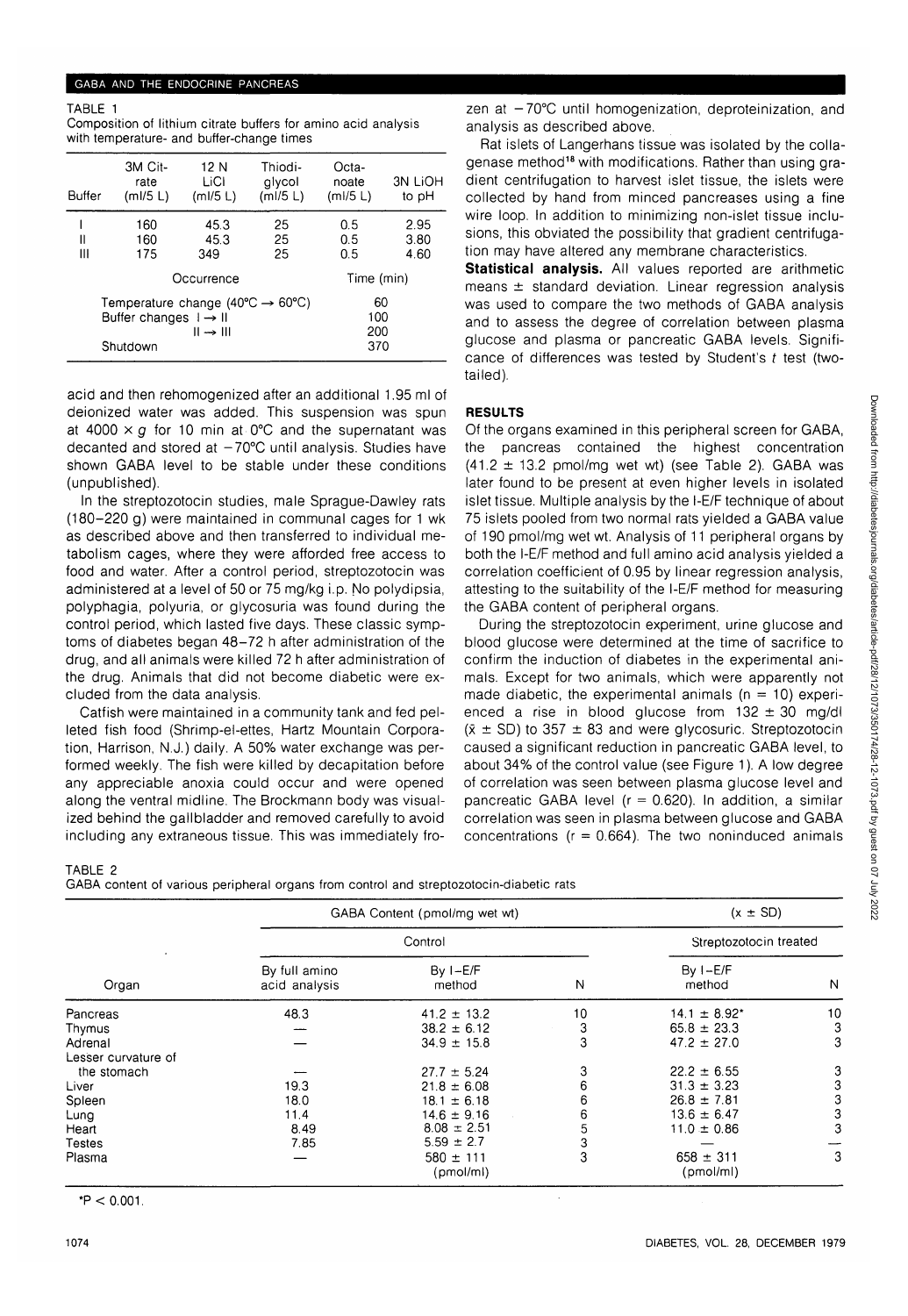### JOSEPH C. GERBER, III, AND THEODORE A. HARE



**FIGURE 1. Pancreatic GABA levels in control (N = 10) and streptozotocin-diabetic (N = 10) male Sprague-Dawley rats. Data are expressed as mean ± standard deviation.**

were normoglycemic and exhibited pancreatic GABA levels in the control range. These were excluded from data analysis.

The Brockmann body is a nodule of endocrine pancreatic tissue that is more or less anatomically separate from the exocrine pancreas in teleosts.<sup>19</sup> Analysis of three Brockmann bodies yielded values of 133, 103, and 128 pmol GABA/mg wet wt (mean  $\pm$  SD = 121  $\pm$  16). This compares favorably with results obtained in isolated rat islets of Langerhans tissue of 190 pmol GABA/mg wet wt.

## **DISCUSSION**

These results, which are consistent with our previous findings,<sup>20,21</sup> have shown that the presence of GABA is not restricted to the CNS, at least in the rat; but rather is ubiquitously present at various levels in the periphery. It is present at relatively high levels in the pancreas, thymus, and adrenal gland and at lower levels in lung, heart, and testes. Intermediate concentrations of GABA are found in the spleen, liver, and along the lesser curvature of the stomach. Other studies have shown that GABA is present at still lower levels in blood.<sup>8,9</sup> Rat blood has been shown to contain about 800 omol GABA/ml,<sup>6</sup> a concentration roughly equal to 800 pmol/g or 0.8 pmol/mg. This could not contribute significantly to the 50 times higher levels of GABA in the pancreas or the, approximately, 230 times higher level in isolated islet tissue.

The presence of GABA in peripheral organs is not. restricted to mammalian species, as evidenced by the fact that the Brockmann body of catfish contains a level similar to that of mammalian islet tissue. The somewhat lower level in Brockmann body tissue may be caused by the lower percentage of  $\beta$ -cells in this tissue or the fact that some exocrine tissue may be contained in the Brockmann body.<sup>19</sup> Electrophysiologic investigation of the teleost Brockmann body may be useful for determining the role of GABA in endocrine pancreatic function.

It is important to distinguish between a reduction in islet

GABA as a consequence of the diabetic state and a reduction due to the loss of  $\beta$ -cells caused by streptozotocin. Because of the acute nature of these studies, it seems unlikely that the long-term consequences of the disease are noticeable. For this reason, and the fact that, in human insulinoma tissue, GABA levels are significantly increased,<sup>6</sup> it seems reasonable that the streptozotocin-induced loss of GABA from the pancreas is related to this selective toxin's ability to destroy  $\beta$ -cells. This is further reinforced by the data in Table 1, which show no significant change in GABA content after streptozotocin in any organ other than the pancreas. It is further reasonable to speculate, based on these findings, that GABA in the endocrine pancreas is associated with, or contained in, the  $\beta$ -cell of the islet and that loss of this cell population causes a significant loss of pancreatic GABA, since others7 have shown no change in acinar GABA content after streptozotocin treatment.

The low degree of correlation between plasma glucose concentration and GABA concentration in plasma, as well as in the pancreas, is not necessarily surprising. In light of the fact that glucose is the major stimulus to insulin release, GABA may act, like somatostatin, as a local regulator in endocrine pancreatic function, and may not have major, direct effects on the level of blood glucose.

The quantitative data reported here parallel those of Okada and Taniguchi et al., 6,7,22 but are consistently at least two to five times lower. For example, in 1975, they reported a value for GABA in pancreatic islet tissue of 19 mmol/kg (nmol/mg) wet wt. In 1976, that group reported a GABA value for whole pancreas corresponding to 0.6 mmol/mg wet wt. These values are about 24 times and 16 times greater, respectively, than those measured with the I-E/F method. In 1977 the same group<sup>7</sup> reported values 22 times greater than those determined by the I-E/F method for islets but only 2.4 times greater for whole pancreas. It is interesting to note that, for this last pancreas determination, enzymatic NADPH cycling was not used in the GABA assay.

Thus it seems that the enzymatic assay for GABA, especially when NADPH cycling is used, may be subject to interference and, therefore, may not be suitable for the measurement of GABA in peripheral tissue. In general, though, we agree that relatively high levels of GABA are present in the endocrine pancreas and that streptozotocin treatment reduces these levels. The concept of GABA's presence in the endocrine pancreas is consistent with the proposed neural crest origin of islet tissue and its inclusion by some investigators in the amine precursor uptake and decarboxylation (APUD) system.23 The presence of glutamic acid decarboxylase has been reported in pancreas and islet tissue at sufficiently high activities to account for the GABA levels in these tissues.<sup>7</sup> Viewed in this light, it is not surprising to find relatively high GABA levels in the endocrine pancreas. The role of GABA in islet function is not known at this time. In addition to a purely metabolic role, the possibility exists that it may serve as a local modulator of endocrine pancreatic function.

#### **REFERENCES**

- 1 Bostel, J., and Fatt, P.: Membrane permeability change during inhibitory transmitter action in crustacean muscle. J. Physiol. London 744:176- 201, 1958.

<sup>2</sup> Krnjevic, K.: GABA in Nervous System Function. New York, Raven Press, 1976, pp. 269-81.

Gallagher, J. P., Higashi, H., and Nishi, S.: Characterization and ionic